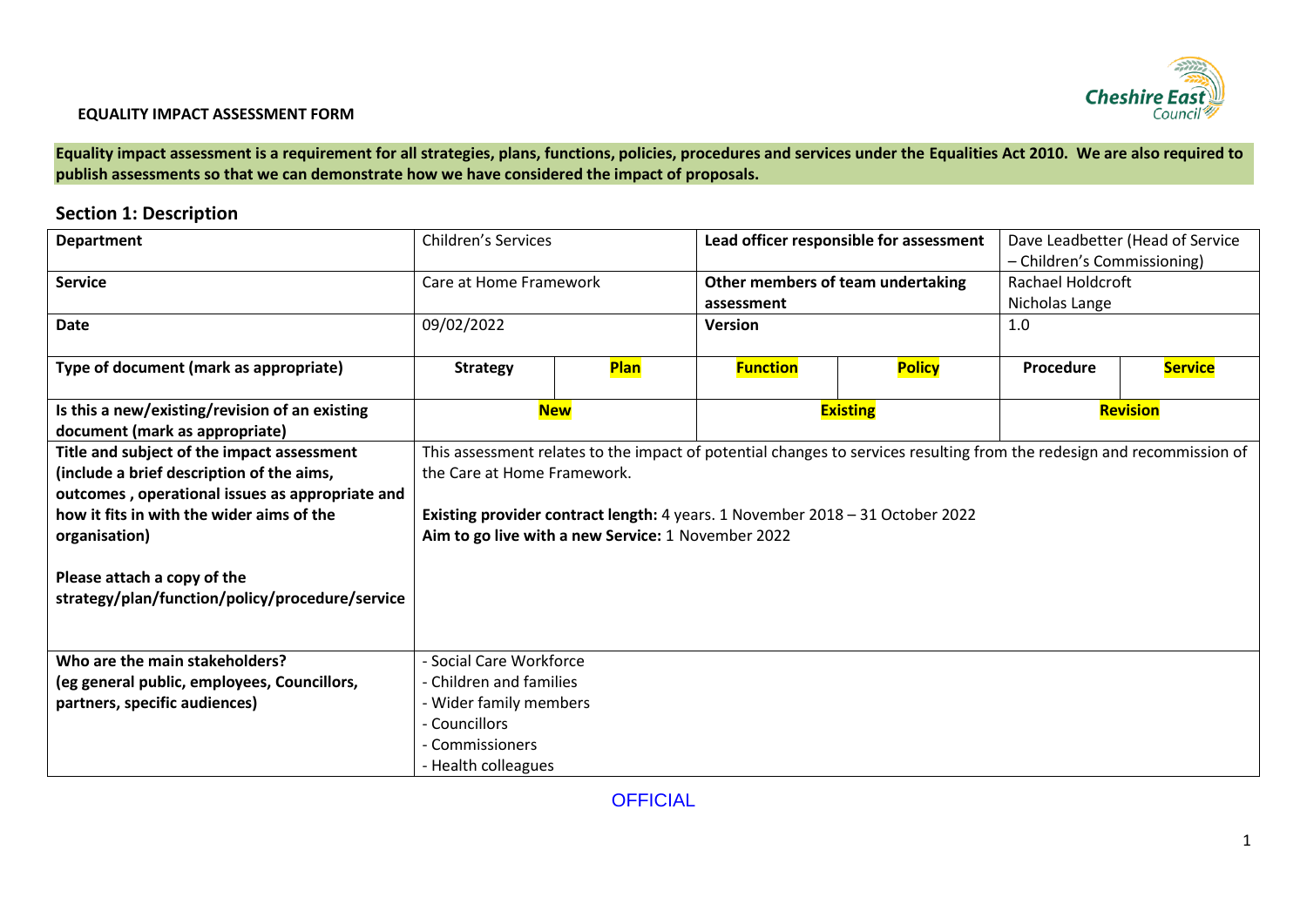

| Housing                      |
|------------------------------|
| - Safeguarding partners      |
| Independent sector providers |

# **Section 2: Initial screening**

| Who is affected?                    | - All stakeholders listed above potentially                                                                                     |
|-------------------------------------|---------------------------------------------------------------------------------------------------------------------------------|
| (This may or may not include the    | - Children and young people                                                                                                     |
| stakeholders listed above)          | - Whole Family                                                                                                                  |
|                                     |                                                                                                                                 |
| Who is intended to benefit and how? | - Children and young people                                                                                                     |
|                                     | - Families                                                                                                                      |
|                                     | - Social care workforce                                                                                                         |
|                                     | - Safeguarding partners                                                                                                         |
|                                     |                                                                                                                                 |
|                                     | Improved offer for children, young people and families who require extra help to ensure they live in a safe, supportive         |
|                                     | environment where they can thrive.                                                                                              |
|                                     | Bespoke support offered to families experiencing complex trauma to address the holistic needs and adapt support accordingly.    |
|                                     | Accessible services at the right time, preventing escalating needs and reducing risk.                                           |
|                                     | Less demand for "care" which means overall reduction of pressure in the system.                                                 |
|                                     | Fit for purpose framework will provide greater opportunity for local care providers to work with Cheshire East Council,         |
|                                     | providing services for vulnerable residents.                                                                                    |
|                                     | Clearer pathways for social care staff through a fit for purpose brokerage offer.                                               |
|                                     | Robust systems in place to reduce the requirement for inefficient spot purchase arrangements, result in better value for money  |
|                                     | for residents of Cheshire East.                                                                                                 |
|                                     | Greater options for "stepping down" children and achieving reunification with families, either from care or from acute Tier 4   |
|                                     | mental health beds.                                                                                                             |
|                                     | Better support for foster carers and residential providers to support placement stability, reducing children and young people's |
|                                     | need for multiple placements for short term arrangements.                                                                       |
|                                     | Better outcomes for children and young people as they become adults due to better stability during their childhood.             |
|                                     |                                                                                                                                 |
|                                     | More effective parent and baby assessments as these can be completed in the home environment, giving parents the best           |

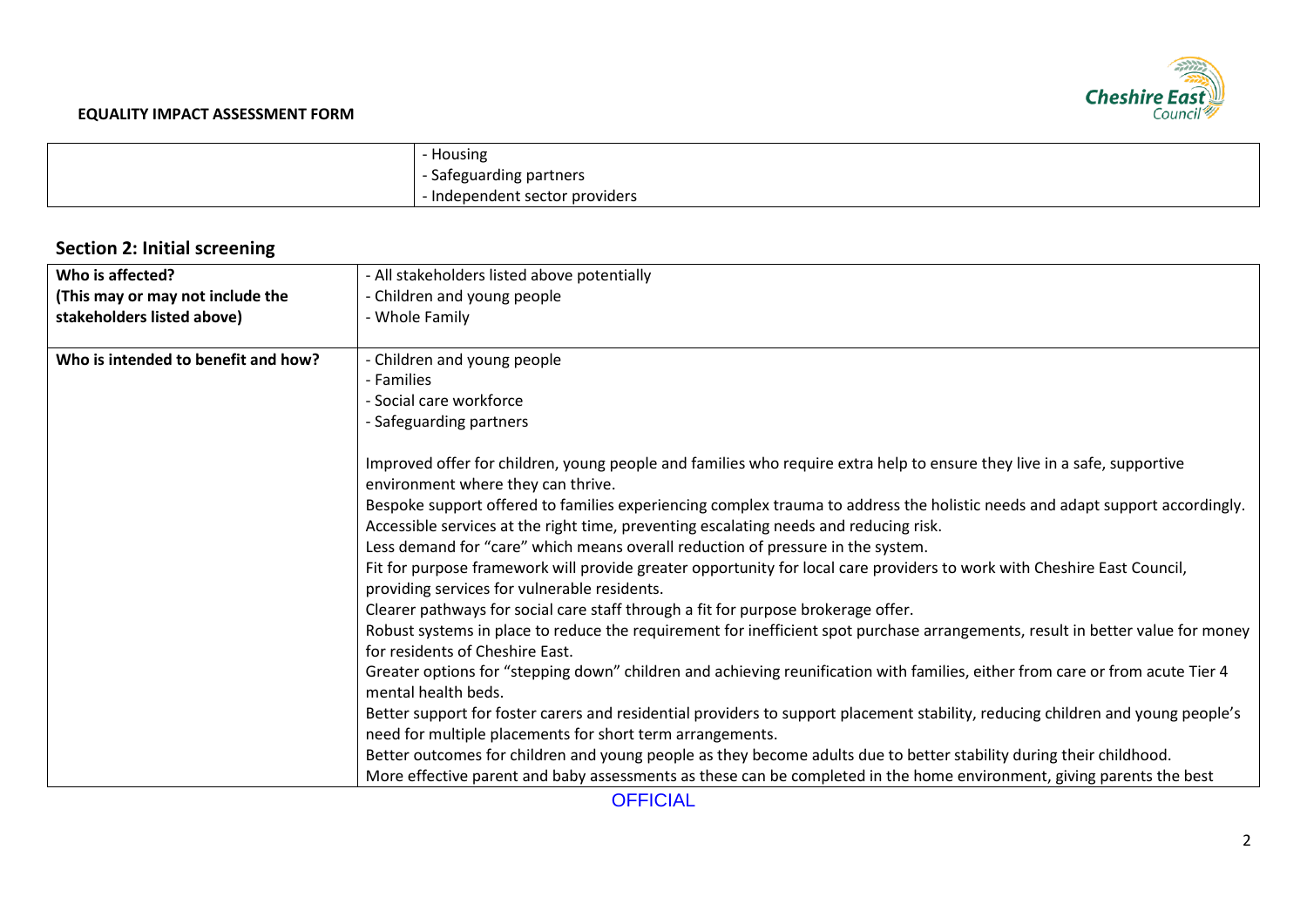# Cheshire East

#### **EQUALITY IMPACT ASSESSMENT FORM**

|                                                                  | possible chance to successfully care for their baby.<br>Greater flexibility in the market for care at home for children and young people with disabilities.<br>Specialist workforce who can meet a range of needs including autism, learning disability and physical disability. Empowering<br>whole families to respond to changing needs with confidence.<br>Specific 'Lots' which allow a range of traditional and more creative providers to access the framework, aligning to our ambition<br>to work in an innovative way to achieve the objectives set out in the council's priorities and the Children and Young People's<br>Plan.<br>Significant financial efficiencies achieved through new ways of working which reduces the number of children in care.<br>The benefits of this process will be that the views of service users and providers (via the consultation events and survey) can be<br>used to inform the tender process and the future service specification, resulting in the residents receiving a service that best                                                                                                                                                                                                                                                                                                                                                                                                                                                                                                                                                                                                                               |
|------------------------------------------------------------------|-----------------------------------------------------------------------------------------------------------------------------------------------------------------------------------------------------------------------------------------------------------------------------------------------------------------------------------------------------------------------------------------------------------------------------------------------------------------------------------------------------------------------------------------------------------------------------------------------------------------------------------------------------------------------------------------------------------------------------------------------------------------------------------------------------------------------------------------------------------------------------------------------------------------------------------------------------------------------------------------------------------------------------------------------------------------------------------------------------------------------------------------------------------------------------------------------------------------------------------------------------------------------------------------------------------------------------------------------------------------------------------------------------------------------------------------------------------------------------------------------------------------------------------------------------------------------------------------------------------------------------------------------------------------------------|
|                                                                  | meets their needs and outcomes.                                                                                                                                                                                                                                                                                                                                                                                                                                                                                                                                                                                                                                                                                                                                                                                                                                                                                                                                                                                                                                                                                                                                                                                                                                                                                                                                                                                                                                                                                                                                                                                                                                             |
| Could there be a different impact or<br>outcome for some groups? | Anticipate that the new service will provide much needed support to families who need additional help in order to function in a<br>safe and supportive way. This will give children and young people the opportunity to live in an environment where the are<br>loved and well looked after. It is well documented that outcomes for children who live in a stable home environment and<br>benefit from secure attachment are much better than for those who have experienced care, particularly when that care is<br>disrupted.<br>This service will offer something different to children on the edge of care, or those who can step down from care to be<br>reunified with their family.<br>By addressing the issues that are reported by the existing providers, we can improve the offer to children with disabilities as<br>the framework will be designed to ensure that providers are supported to meet demand.<br>The new framework would extend the current offer whilst maintaining and improving the support that is currently offered to<br>children with disabilities. The existing Lots would be refreshed in order to address identified gaps in current provision, including<br>at-home support for children with autism. A resilient network of providers will offer a graduated response to need which can<br>respond to complex care requirements whilst also offering early intervention and support to minimise the need for more<br>intensive / high cost support, and on some occasions preventing entry into care.<br>There are potential impacts for the fostering and residential market as one of the primary desired outcomes is to reduce the |
|                                                                  | number of children in care by strengthening families. Combined with the recent commissioning of Children's Homes, this could                                                                                                                                                                                                                                                                                                                                                                                                                                                                                                                                                                                                                                                                                                                                                                                                                                                                                                                                                                                                                                                                                                                                                                                                                                                                                                                                                                                                                                                                                                                                                |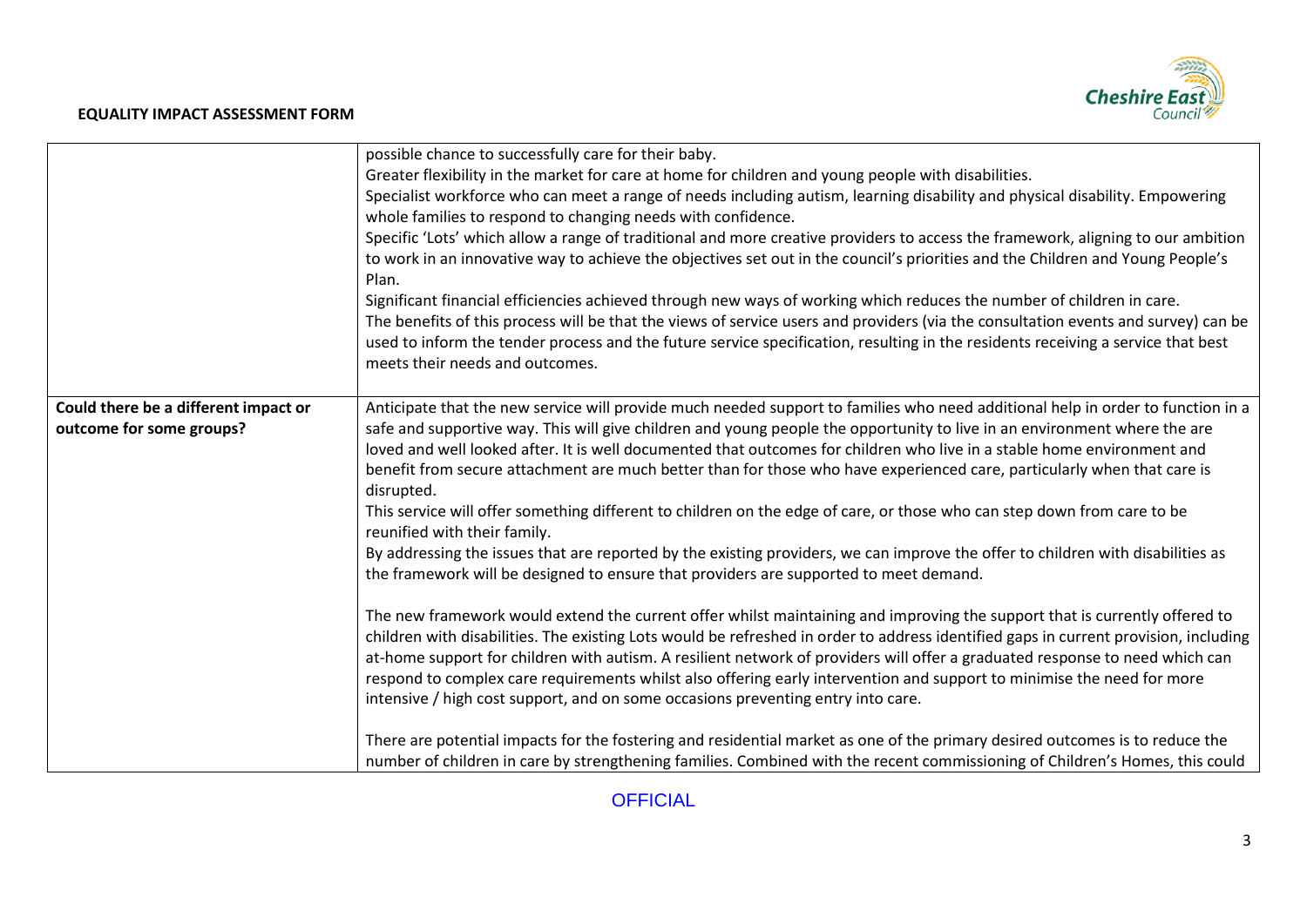

|                                                                                                                                                                                                                   |                                                                                                                                                                                                                                                                                                                                                                                                                                                                                                                                                                                                                                                                                                                                                                                                                                                                                |   |                                                                                                                                                                                                                                                                                                                                                                                                                                                                                                                               | create a reduction in demand for external residential or fostering providers, however this is very low risk as currently we are<br>experiencing sufficiency issues which result in a lack of available placements. |                                      |                              |   |   |                       |                                                |   |   |
|-------------------------------------------------------------------------------------------------------------------------------------------------------------------------------------------------------------------|--------------------------------------------------------------------------------------------------------------------------------------------------------------------------------------------------------------------------------------------------------------------------------------------------------------------------------------------------------------------------------------------------------------------------------------------------------------------------------------------------------------------------------------------------------------------------------------------------------------------------------------------------------------------------------------------------------------------------------------------------------------------------------------------------------------------------------------------------------------------------------|---|-------------------------------------------------------------------------------------------------------------------------------------------------------------------------------------------------------------------------------------------------------------------------------------------------------------------------------------------------------------------------------------------------------------------------------------------------------------------------------------------------------------------------------|--------------------------------------------------------------------------------------------------------------------------------------------------------------------------------------------------------------------|--------------------------------------|------------------------------|---|---|-----------------------|------------------------------------------------|---|---|
| Does it include making decisions based<br>on individual characteristics, needs or<br>circumstances?                                                                                                               | Decisions will be made based on needs - this will be done at point of referral. Service users will be put in contact with the<br>appropriate service. The provider of the new service will ensure access to services by individuals and will consider the needs of<br>specific groups to ensure that disadvantage does not occur.                                                                                                                                                                                                                                                                                                                                                                                                                                                                                                                                              |   |                                                                                                                                                                                                                                                                                                                                                                                                                                                                                                                               |                                                                                                                                                                                                                    |                                      |                              |   |   |                       |                                                |   |   |
| Are relations between different groups<br>or communities likely to be affected?<br>(eg will it favour one particular group or<br>deny opportunities for others?)                                                  |                                                                                                                                                                                                                                                                                                                                                                                                                                                                                                                                                                                                                                                                                                                                                                                                                                                                                |   | The framework targets children and young people who we know have additional vulnerabilities, either due to safeguarding and<br>welfare concerns, learning disabilities, parental capacity, physical disabilities, mental health needs or autism. The approach is<br>innovative and engagement will ensure that we understand 'gaps' in services and can use this framework to respond to<br>identified need. Therefore no groups will have opportunities denied and the framework will be developed on an inclusive<br>model. |                                                                                                                                                                                                                    |                                      |                              |   |   |                       |                                                |   |   |
|                                                                                                                                                                                                                   | Provider(s) to evidence in their equality and inclusion plan. There is a requirement in the contract for the new provider(s) to<br>Is there any specific targeted action to<br>promote equality? Is there a history of<br>reach those who are currently under-represented. This service aims to continue improved access to those with additional<br>unequal outcomes (do you have enough<br>needs. Any contract holder will be expected to comply with all relevant legislation and Cheshire East Council policy and<br>procedures including equality legislation. Ongoing monitoring during the delivery of the services will be designed to encourage<br>evidence to prove otherwise)?<br>providers to work together to share developed opportunities or issues raised.<br>Is there an actual or potential negative impact on these specific characteristics? (Please tick) |   |                                                                                                                                                                                                                                                                                                                                                                                                                                                                                                                               |                                                                                                                                                                                                                    |                                      |                              |   |   |                       |                                                |   |   |
| Age                                                                                                                                                                                                               | Υ                                                                                                                                                                                                                                                                                                                                                                                                                                                                                                                                                                                                                                                                                                                                                                                                                                                                              | N | <b>Marriage &amp; civil</b><br>partnership                                                                                                                                                                                                                                                                                                                                                                                                                                                                                    |                                                                                                                                                                                                                    | N                                    | <b>Religion &amp; belief</b> | N | N | <b>Carers</b>         |                                                |   | N |
| <b>Disability</b>                                                                                                                                                                                                 | Y                                                                                                                                                                                                                                                                                                                                                                                                                                                                                                                                                                                                                                                                                                                                                                                                                                                                              | N | <b>Pregnancy &amp; maternity</b>                                                                                                                                                                                                                                                                                                                                                                                                                                                                                              | Y                                                                                                                                                                                                                  | $\overline{\mathsf{N}}$              | <b>Sex</b>                   | Y | N | Socio-economic status |                                                | Υ | N |
| <b>Gender reassignment</b>                                                                                                                                                                                        | Y                                                                                                                                                                                                                                                                                                                                                                                                                                                                                                                                                                                                                                                                                                                                                                                                                                                                              | N | Race                                                                                                                                                                                                                                                                                                                                                                                                                                                                                                                          | Y                                                                                                                                                                                                                  | N                                    | <b>Sexual orientation</b>    | Y | N |                       |                                                |   |   |
| What evidence do you have to support your findings? (quantitative and qualitative) Please provide additional information that you wish<br>to include as appendices to this document, i.e., graphs, tables, charts |                                                                                                                                                                                                                                                                                                                                                                                                                                                                                                                                                                                                                                                                                                                                                                                                                                                                                |   |                                                                                                                                                                                                                                                                                                                                                                                                                                                                                                                               |                                                                                                                                                                                                                    |                                      |                              |   |   |                       | <b>Consultation/involvement</b><br>carried out |   |   |
| Pre-birth to 18 (or 25 where appropriate)<br>Age                                                                                                                                                                  |                                                                                                                                                                                                                                                                                                                                                                                                                                                                                                                                                                                                                                                                                                                                                                                                                                                                                |   |                                                                                                                                                                                                                                                                                                                                                                                                                                                                                                                               |                                                                                                                                                                                                                    | Yes<br>Yes, indirect<br>consultation | <b>No</b>                    |   |   |                       |                                                |   |   |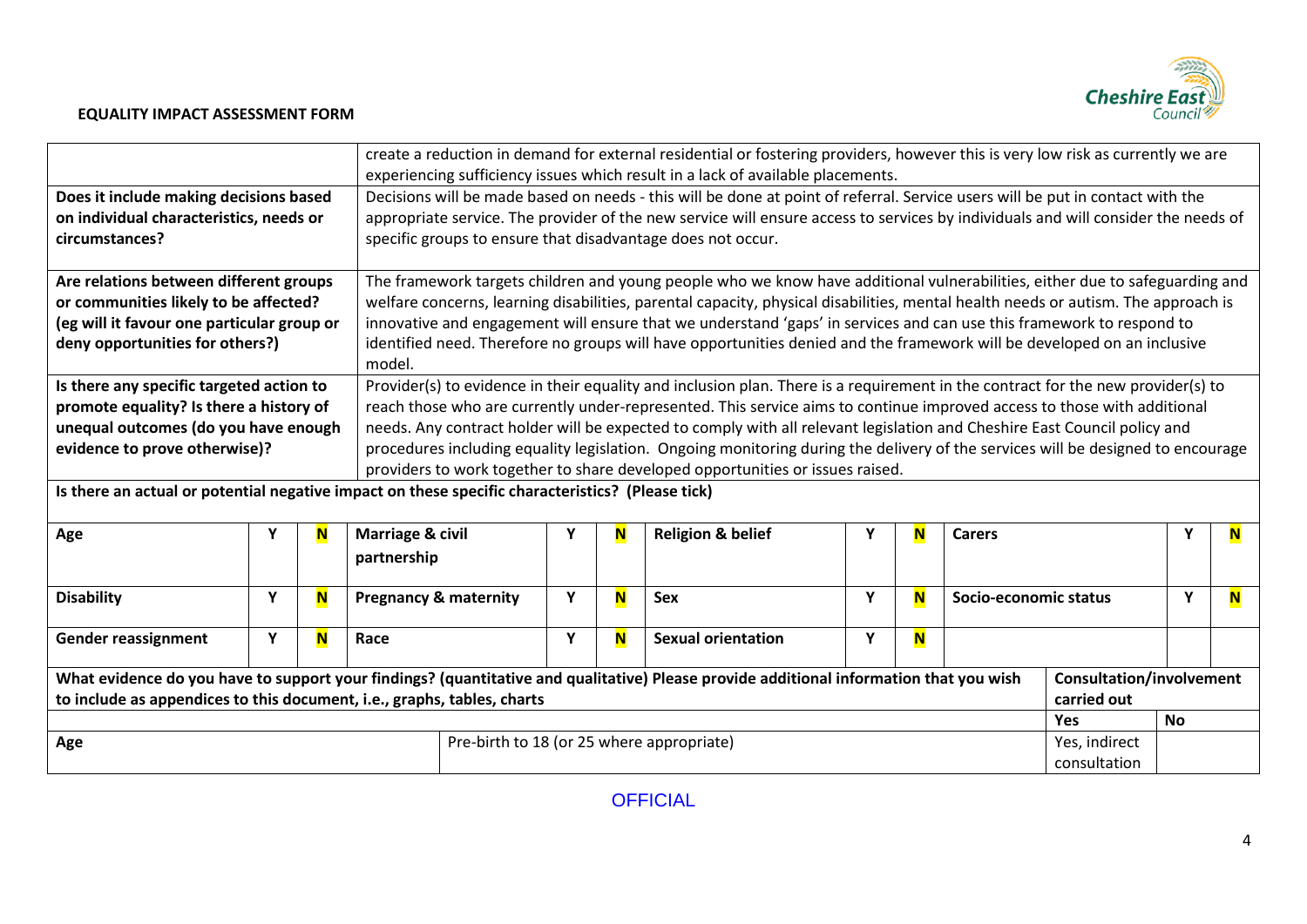

|                                  |                                                                                                                                                                   | with social    |  |
|----------------------------------|-------------------------------------------------------------------------------------------------------------------------------------------------------------------|----------------|--|
|                                  |                                                                                                                                                                   | workers and    |  |
|                                  |                                                                                                                                                                   | stakeholders,  |  |
|                                  |                                                                                                                                                                   | reflecting the |  |
|                                  |                                                                                                                                                                   | voice of       |  |
|                                  |                                                                                                                                                                   | children,      |  |
|                                  |                                                                                                                                                                   | young          |  |
|                                  |                                                                                                                                                                   | people and     |  |
|                                  |                                                                                                                                                                   | families       |  |
|                                  |                                                                                                                                                                   | sensitively    |  |
|                                  |                                                                                                                                                                   | due to the     |  |
|                                  |                                                                                                                                                                   | nature of the  |  |
|                                  |                                                                                                                                                                   | proposals.     |  |
| <b>Disability</b>                | Services are provided in the way that best meets the needs of children with                                                                                       | Yes            |  |
|                                  | disabilities. The Lots will create a graded system whereby children can receive the                                                                               |                |  |
|                                  | right level of support.                                                                                                                                           |                |  |
| <b>Gender reassignment</b>       | Services are provided irrespective of gender reassignment - services are based on                                                                                 | Yes            |  |
|                                  | the child's needs and those of their parents / carers.                                                                                                            |                |  |
|                                  |                                                                                                                                                                   |                |  |
| Marriage & civil partnership     | Services are provided irrespective of marital status - services are based on the                                                                                  | Yes            |  |
|                                  | child's needs and those of their parents / carers.                                                                                                                |                |  |
|                                  |                                                                                                                                                                   | Yes            |  |
| <b>Pregnancy &amp; maternity</b> | Services for pregnancy and maternity are most likely to be enhanced through an<br>offer which is designed to give parents the best chance of success in a natural |                |  |
|                                  | environment.                                                                                                                                                      |                |  |
|                                  |                                                                                                                                                                   |                |  |
| Race                             | Services are provided irrespective of race considerations - services are based on the                                                                             | Yes            |  |
|                                  | child's needs and those of their parents / carers. Throughout the redesign                                                                                        |                |  |
|                                  | consideration will be given to language and cultural needs to ensure that no group                                                                                |                |  |
|                                  | are isolated from the programme.                                                                                                                                  |                |  |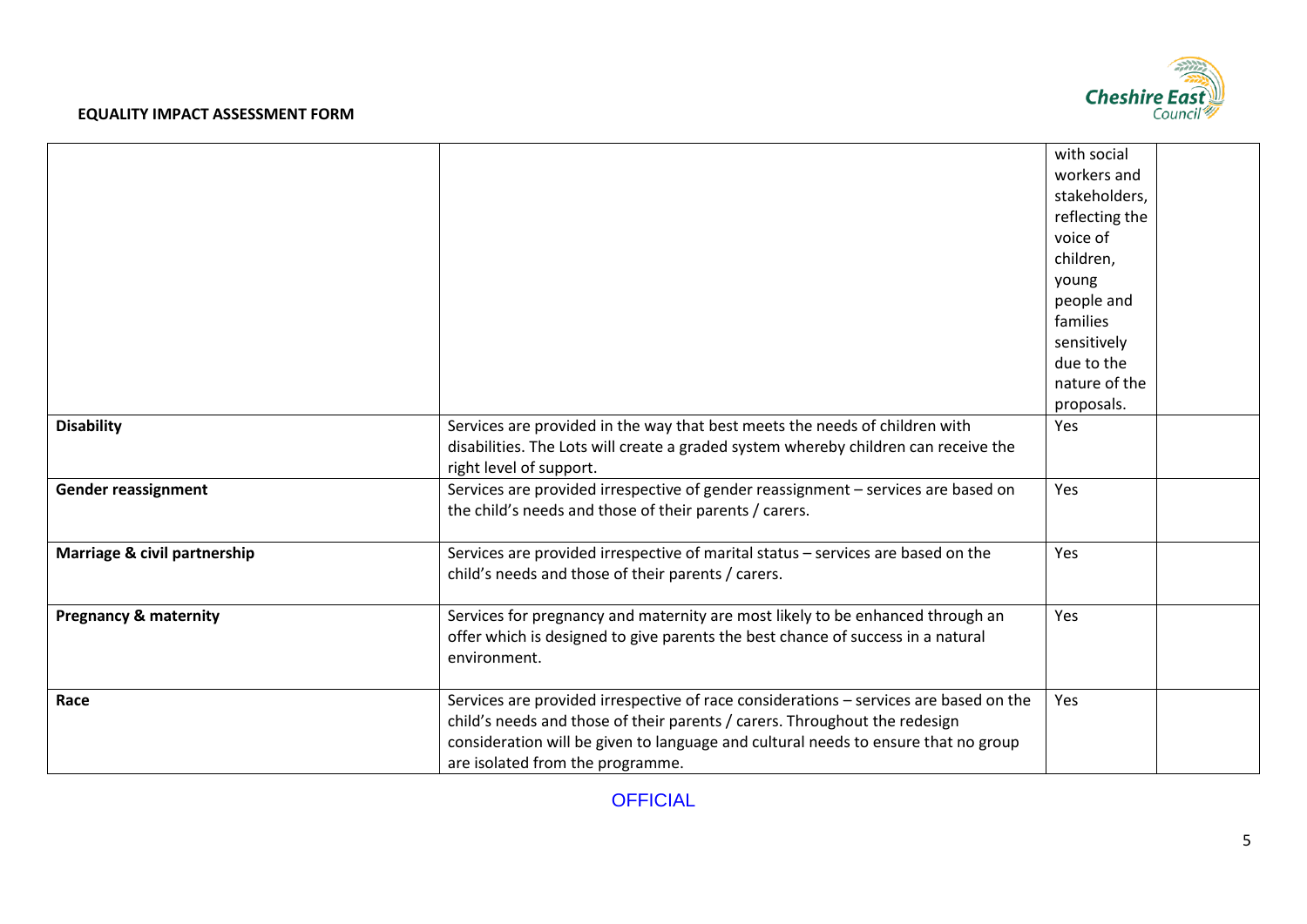

| Proceed to full impact assessment? (Please tick) | Yes                                                                                                                                                                                              | <b>No</b> |  | Date 09/02/2022 |  |
|--------------------------------------------------|--------------------------------------------------------------------------------------------------------------------------------------------------------------------------------------------------|-----------|--|-----------------|--|
| Socio-economic status                            | There is a focus on targeting help to those families and communities at higher risk of<br>achieving poorer outcomes, however services are open to all irrespective of socio-<br>economic status. |           |  | Yes.            |  |
| <b>Carers</b>                                    | Services to parents and carers are based on the child's needs. Carers will be<br>routinely included in the range of service offers with specific considerations for<br>carers                    | Yes       |  |                 |  |
| <b>Sexual orientation</b>                        | Services are provided irrespective of sexual orientation – services are based on the<br>child's needs and those of their parents / carers.                                                       |           |  | Yes.            |  |
| <b>Sex</b>                                       | Services are provided irrespective of sex - services are based on the child's needs<br>Yes.<br>and those of their parents / carers.                                                              |           |  |                 |  |
| <b>Religion &amp; belief</b>                     | Services are provided irrespective of religion and belief – services are based on the<br>child's needs and those of their parents / carers.                                                      |           |  |                 |  |
|                                                  |                                                                                                                                                                                                  |           |  |                 |  |

**If yes, please proceed to Section 3. If no, please publish the initial screening as part of the suite of documents relating to this issue**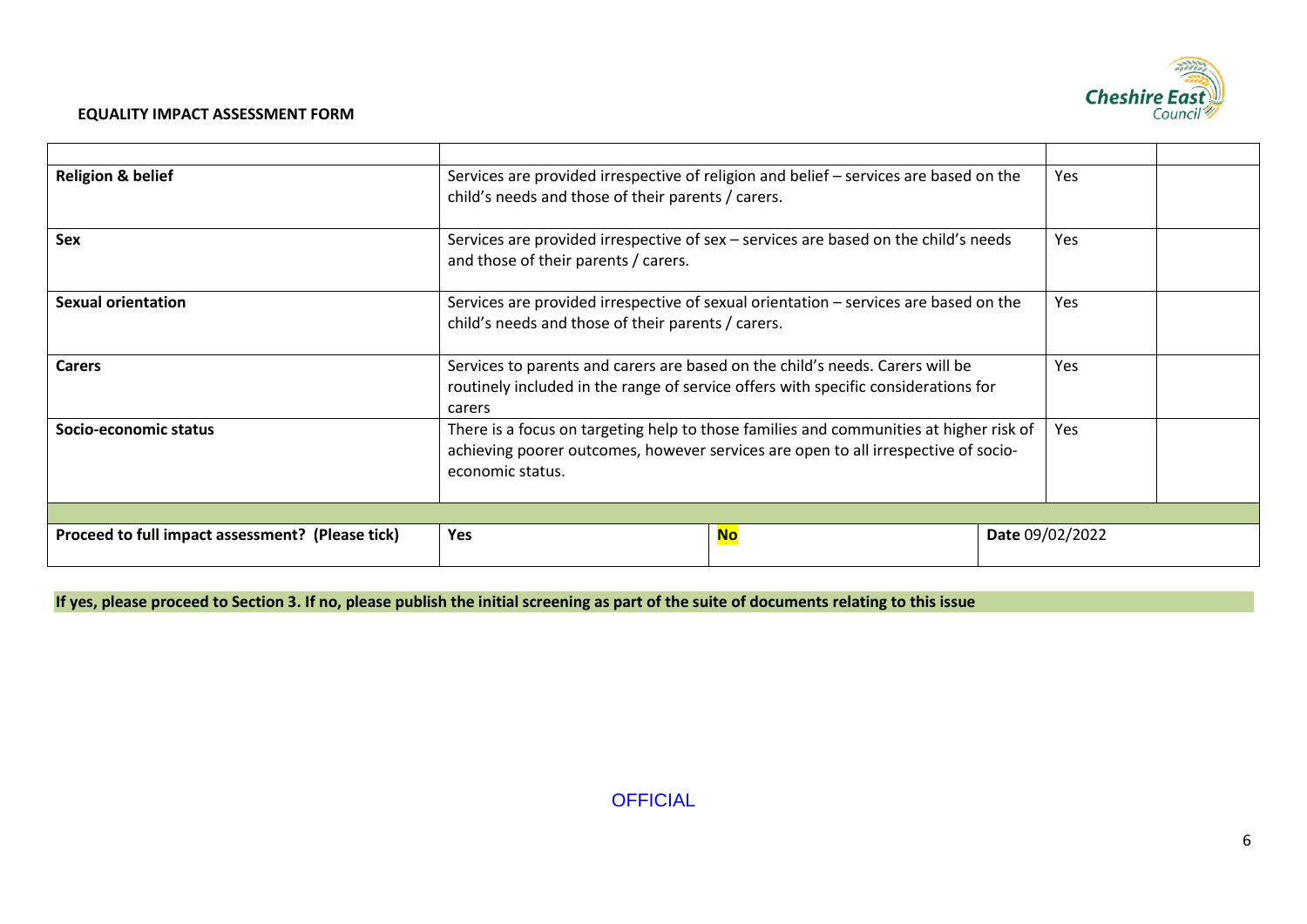

# **Section 3: Identifying impacts and evidence**

**This section identifies if there are impacts on equality, diversity and cohesion, what evidence there is to support the conclusion and what further action is needed**

| <b>Protected characteristics</b> | Is the policy (function etc) likely to<br>have an adverse impact on any of the<br>groups? | Are there any positive impacts<br>of the policy (function etc)<br>on any of the groups? | Please rate the impact taking<br>into account any measures<br>already in place to reduce the                                                                                                                                                                                   | <b>Further action</b><br>(only an outline needs to be<br>included here. A full action                                                                                                                                          |
|----------------------------------|-------------------------------------------------------------------------------------------|-----------------------------------------------------------------------------------------|--------------------------------------------------------------------------------------------------------------------------------------------------------------------------------------------------------------------------------------------------------------------------------|--------------------------------------------------------------------------------------------------------------------------------------------------------------------------------------------------------------------------------|
|                                  | Please include evidence (qualitative<br>& quantitative) and consultations                 | Please include evidence<br>(qualitative & quantitative) and<br>consultations            | impacts identified<br>High: Significant potential impact; history<br>of complaints; no mitigating measures in<br>place; need for consultation<br>Medium: Some potential impact; some<br>mitigating measures in place, lack of<br>evidence to show effectiveness of<br>measures | plan can be included at Section<br>4)                                                                                                                                                                                          |
|                                  |                                                                                           |                                                                                         | LOW: Little/no identified impacts; heavily<br>legislation-led; limited public facing aspect                                                                                                                                                                                    |                                                                                                                                                                                                                                |
| Age                              | No                                                                                        | Yes. Children and young people<br>up to the age of 25.                                  | Low                                                                                                                                                                                                                                                                            | Note: Any new service will<br>ensure contractually that the<br>needs of all customers are<br>identified and addressed<br>regardless of their age,<br>disability, gender, race,<br>religion or belief or sexual<br>orientation. |
|                                  |                                                                                           |                                                                                         |                                                                                                                                                                                                                                                                                | As part of the contract the<br>successful organisation/s will be<br>required to demonstrate that<br>they meet equality and diversity<br>legislation, including the<br>Equality Act 2010 and the                                |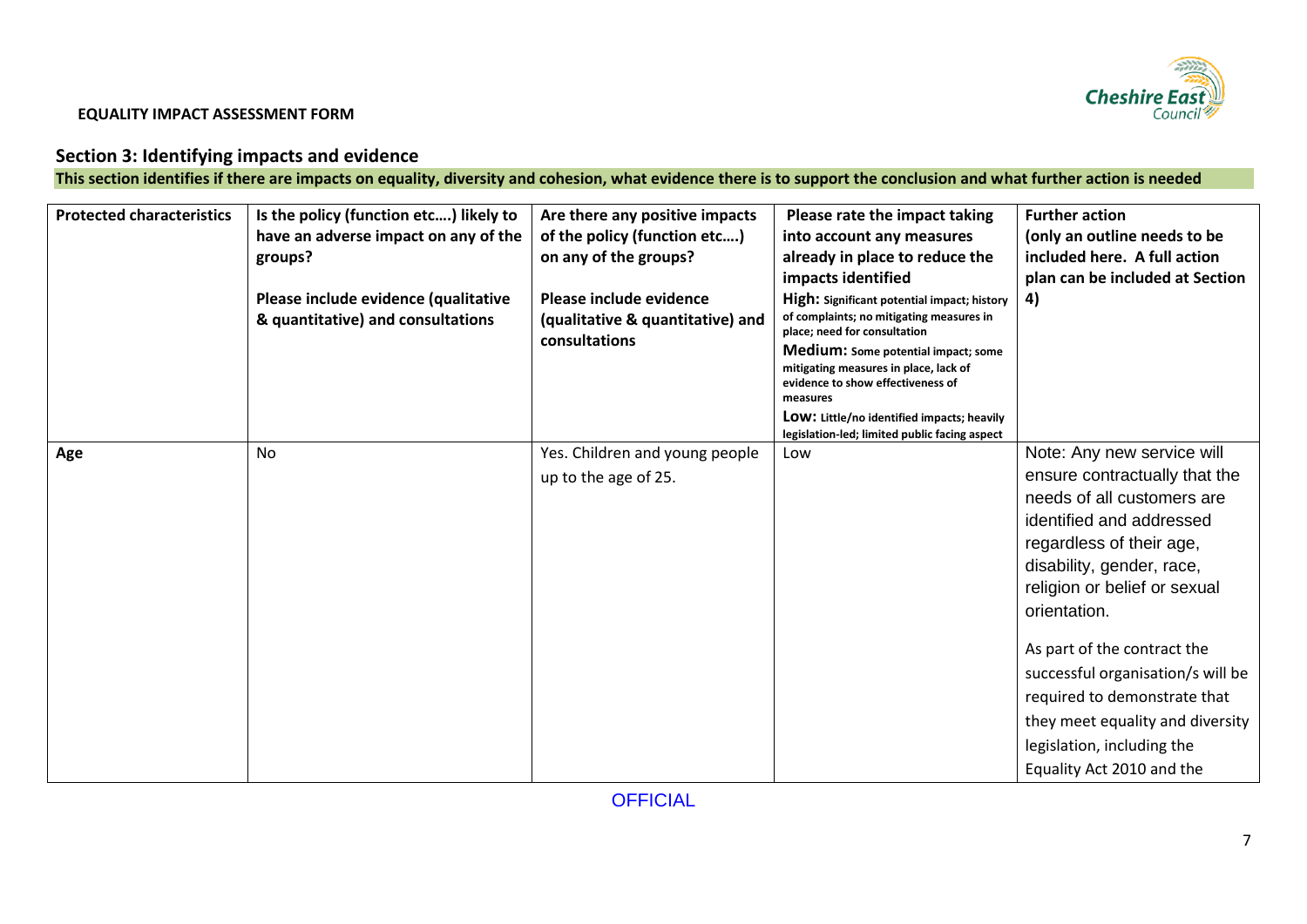

|                   |    |                                                                                                                                                                                                                                     |     | Human Rights Act 1998 and<br>have policies and procedures in<br>place to support this. The<br>provider and any subcontractors<br>will be required to have in place<br>quality assurance processes and<br>policies to provide evidence to<br>commissioners that services are<br>offered equitably                                                                                                                                                                                                  |
|-------------------|----|-------------------------------------------------------------------------------------------------------------------------------------------------------------------------------------------------------------------------------------|-----|---------------------------------------------------------------------------------------------------------------------------------------------------------------------------------------------------------------------------------------------------------------------------------------------------------------------------------------------------------------------------------------------------------------------------------------------------------------------------------------------------|
| <b>Disability</b> | No | Yes. Better range of framework<br>services for children and young<br>people with disabilities. This<br>gives us reassurance that<br>providers meet our required<br>minimum standards and<br>supports good working<br>relationships. | Low | Note: Any new service will<br>ensure contractually that the<br>needs of all customers are<br>identified and addressed<br>regardless of their age,<br>disability, gender, race,<br>religion or belief or sexual<br>orientation.<br>As part of the contract the<br>successful organisation/s will be<br>required to demonstrate that<br>they meet equality and diversity<br>legislation, including the<br>Equality Act 2010 and the<br>Human Rights Act 1998 and<br>have policies and procedures in |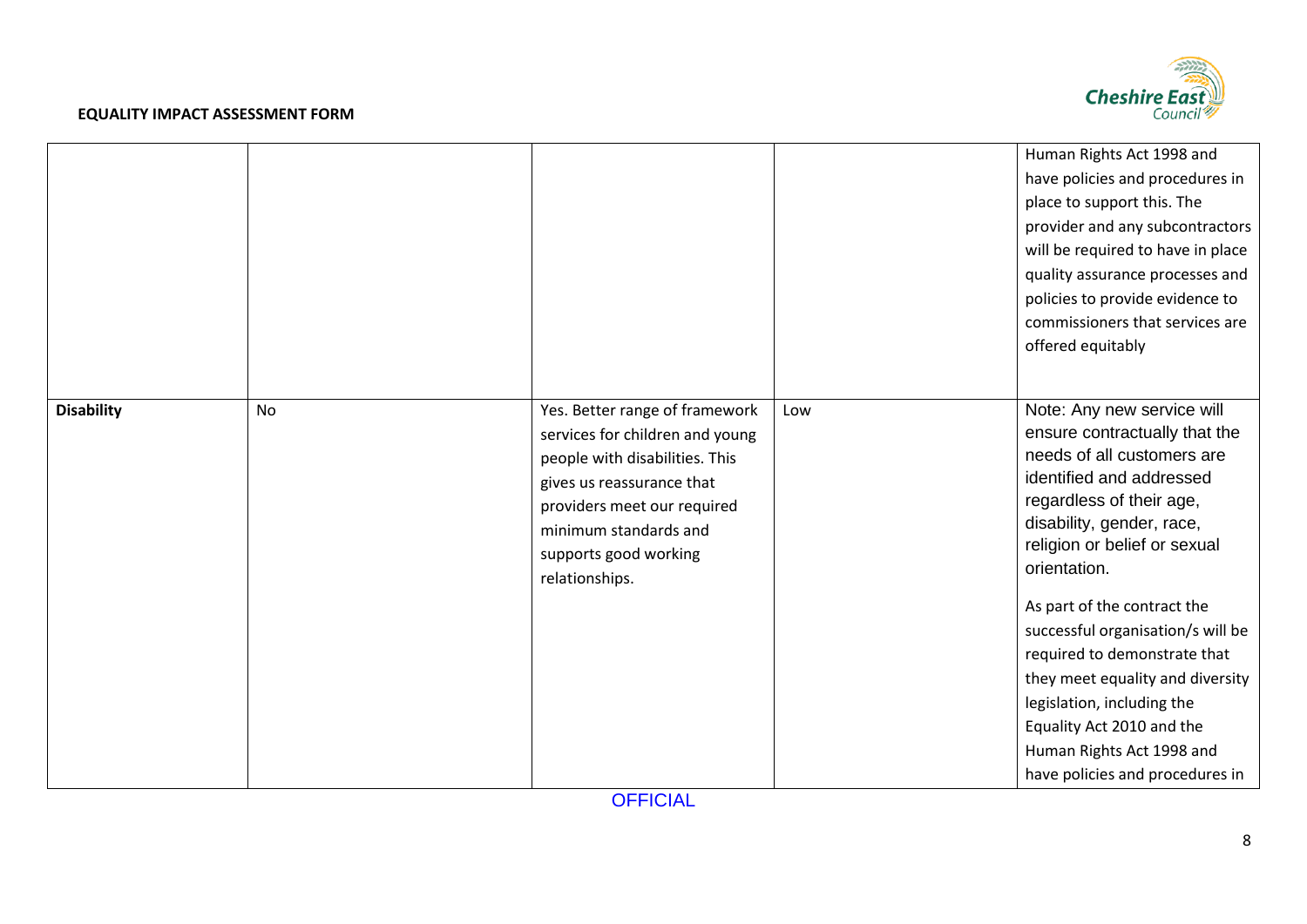

|                            |    |                                                                                                                                                                                                                                                         |     | place to support this. The<br>provider and any subcontractors<br>will be required to have in place<br>quality assurance processes and<br>policies to provide evidence to<br>commissioners that services are<br>offered equitably                                                                                                                                                                                                                                                                                                     |
|----------------------------|----|---------------------------------------------------------------------------------------------------------------------------------------------------------------------------------------------------------------------------------------------------------|-----|--------------------------------------------------------------------------------------------------------------------------------------------------------------------------------------------------------------------------------------------------------------------------------------------------------------------------------------------------------------------------------------------------------------------------------------------------------------------------------------------------------------------------------------|
| <b>Gender reassignment</b> | No | Yes. Services will be offered to                                                                                                                                                                                                                        | Low | Note: Any new service will                                                                                                                                                                                                                                                                                                                                                                                                                                                                                                           |
|                            |    | children and young people who<br>are exploring gender<br>identification. This is a known<br>gap in the current offer and the<br>new framework will ensure we<br>have the right specialism to<br>offer help and support to<br>children and young people. |     | ensure contractually that the<br>needs of all customers are<br>identified and addressed<br>regardless of their age,<br>disability, gender, race,<br>religion or belief or sexual<br>orientation.<br>As part of the contract the<br>successful organisation/s will be<br>required to demonstrate that<br>they meet equality and diversity<br>legislation, including the<br>Equality Act 2010 and the<br>Human Rights Act 1998 and<br>have policies and procedures in<br>place to support this. The<br>provider and any subcontractors |
|                            |    |                                                                                                                                                                                                                                                         |     |                                                                                                                                                                                                                                                                                                                                                                                                                                                                                                                                      |

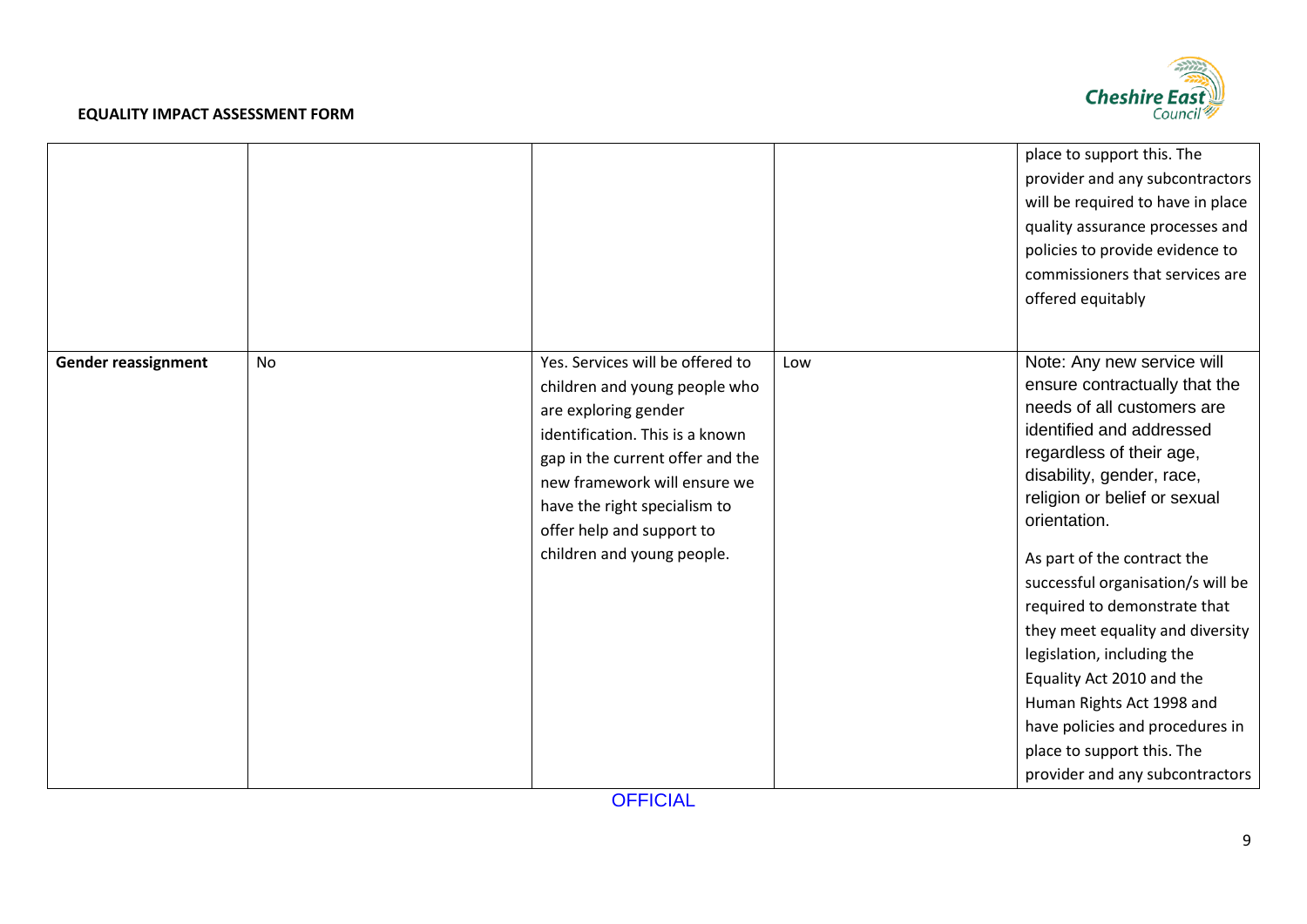

|                  |           |           |     | will be required to have in place |
|------------------|-----------|-----------|-----|-----------------------------------|
|                  |           |           |     | quality assurance processes and   |
|                  |           |           |     | policies to provide evidence to   |
|                  |           |           |     | commissioners that services are   |
|                  |           |           |     | offered equitably                 |
| Marriage & civil | <b>No</b> | <b>No</b> | Low | Note: Any new service will        |
| partnership      |           |           |     | ensure contractually that the     |
|                  |           |           |     | needs of all customers are        |
|                  |           |           |     | identified and addressed          |
|                  |           |           |     | regardless of their age,          |
|                  |           |           |     | disability, gender, race,         |
|                  |           |           |     | religion or belief or sexual      |
|                  |           |           |     | orientation.                      |
|                  |           |           |     | As part of the contract the       |
|                  |           |           |     | successful organisation/s will be |
|                  |           |           |     | required to demonstrate that      |
|                  |           |           |     | they meet equality and diversity  |
|                  |           |           |     | legislation, including the        |
|                  |           |           |     | Equality Act 2010 and the         |
|                  |           |           |     | Human Rights Act 1998 and         |
|                  |           |           |     | have policies and procedures in   |
|                  |           |           |     | place to support this. The        |
|                  |           |           |     | provider and any subcontractors   |
|                  |           |           |     | will be required to have in place |
|                  |           |           |     | quality assurance processes and   |
|                  |           |           |     | policies to provide evidence to   |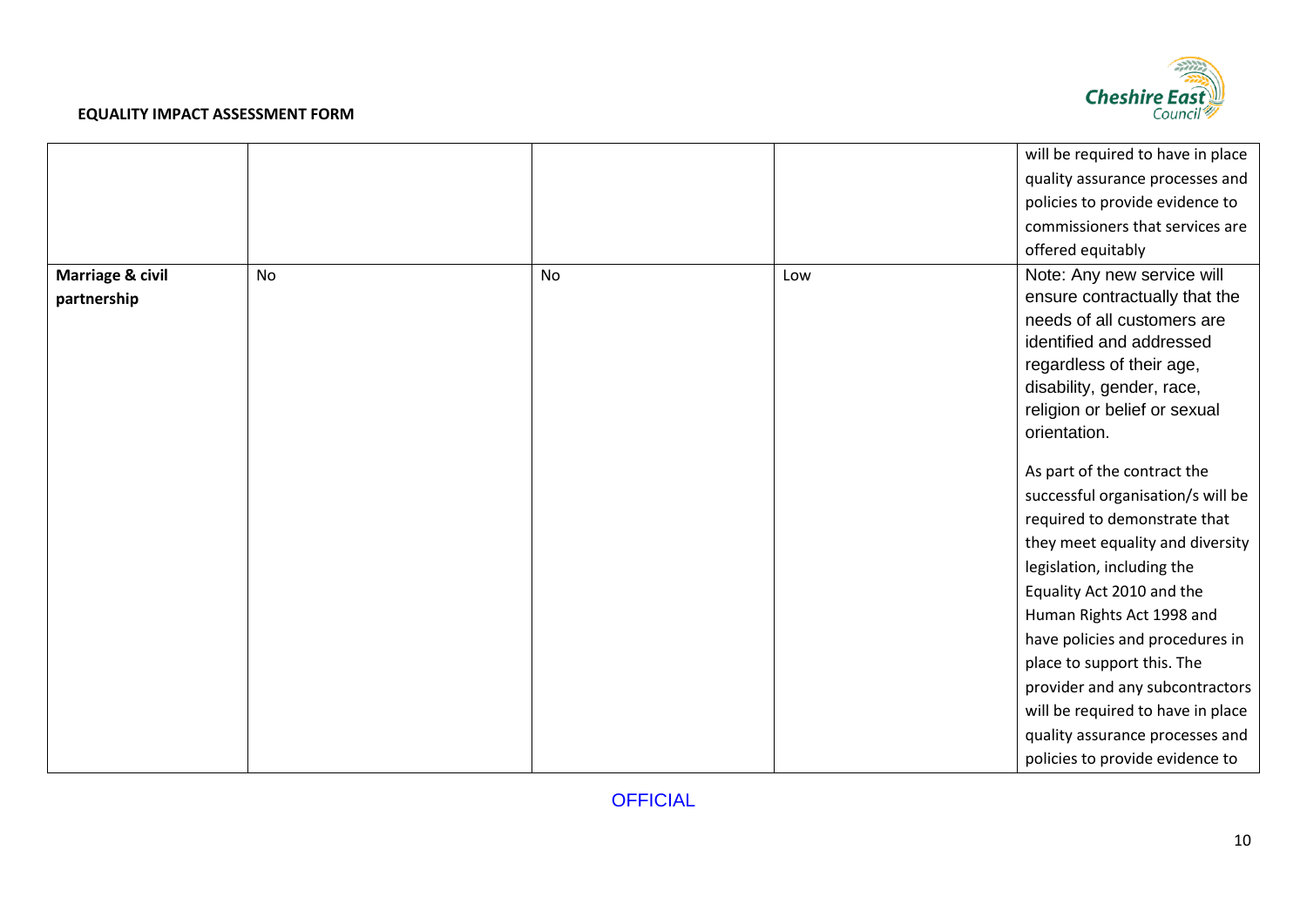

|                                |    |                                 |     | commissioners that services are   |
|--------------------------------|----|---------------------------------|-----|-----------------------------------|
|                                |    |                                 |     | offered equitably                 |
| <b>Pregnancy and maternity</b> | No | Yes. Bespoke support available  | Low | Note: Any new service will        |
|                                |    | to pregnant women and           |     | ensure contractually that the     |
|                                |    | families to support them to     |     | needs of all customers are        |
|                                |    | successfully parent their baby. |     | identified and addressed          |
|                                |    |                                 |     | regardless of their age,          |
|                                |    |                                 |     | disability, gender, race,         |
|                                |    |                                 |     | religion or belief or sexual      |
|                                |    |                                 |     | orientation.                      |
|                                |    |                                 |     | As part of the contract the       |
|                                |    |                                 |     | successful organisation/s will be |
|                                |    |                                 |     | required to demonstrate that      |
|                                |    |                                 |     | they meet equality and diversity  |
|                                |    |                                 |     | legislation, including the        |
|                                |    |                                 |     | Equality Act 2010 and the         |
|                                |    |                                 |     | Human Rights Act 1998 and         |
|                                |    |                                 |     | have policies and procedures in   |
|                                |    |                                 |     | place to support this. The        |
|                                |    |                                 |     | provider and any subcontractors   |
|                                |    |                                 |     | will be required to have in place |
|                                |    |                                 |     | quality assurance processes and   |
|                                |    |                                 |     | policies to provide evidence to   |
|                                |    |                                 |     | commissioners that services are   |
|                                |    |                                 |     | offered equitably                 |
| Race                           | No | No                              | Low | Note: Any new service will        |
|                                |    |                                 |     |                                   |

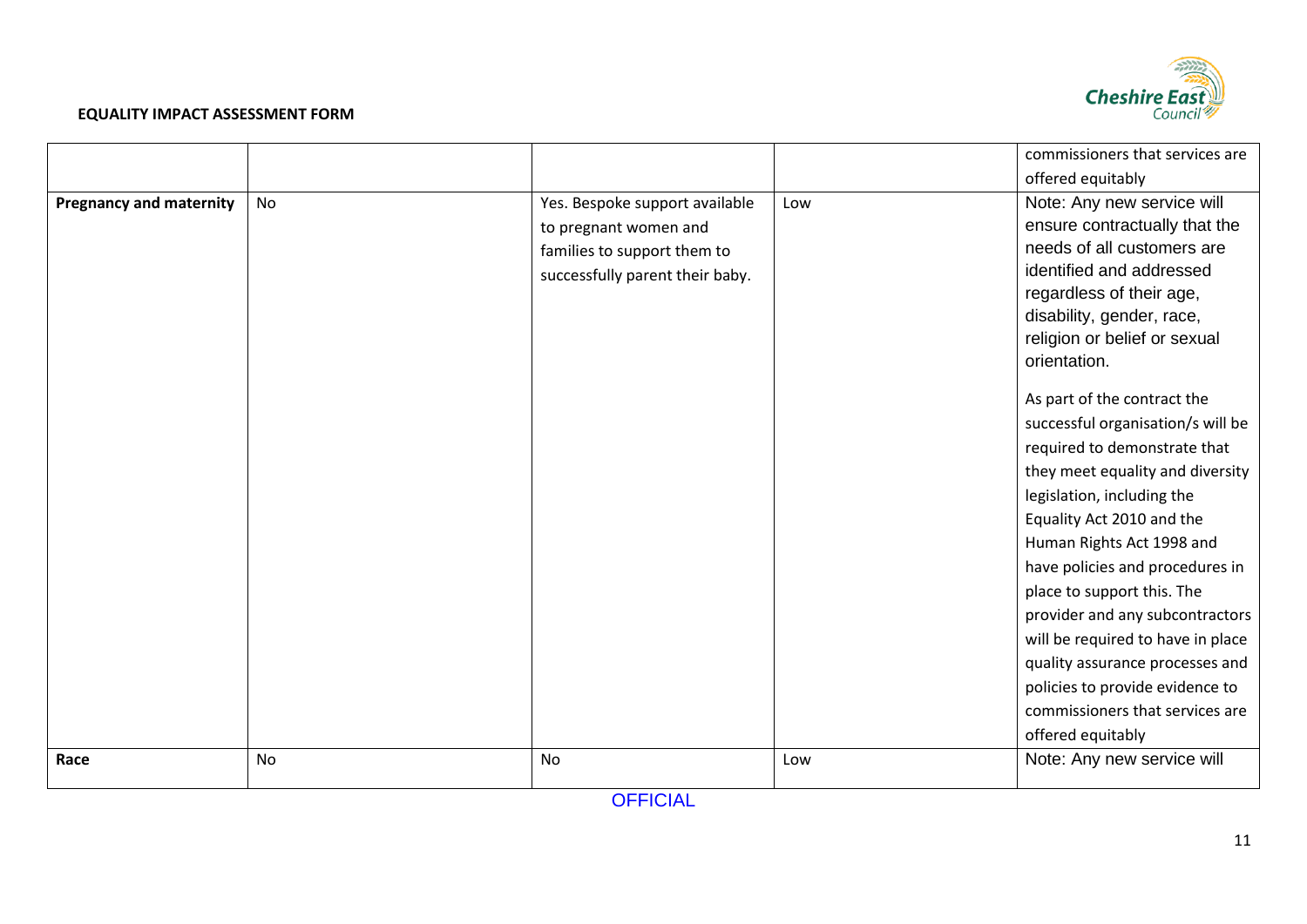

|                              |           |    |     | ensure contractually that the     |
|------------------------------|-----------|----|-----|-----------------------------------|
|                              |           |    |     | needs of all customers are        |
|                              |           |    |     | identified and addressed          |
|                              |           |    |     | regardless of their age,          |
|                              |           |    |     | disability, gender, race,         |
|                              |           |    |     | religion or belief or sexual      |
|                              |           |    |     | orientation.                      |
|                              |           |    |     |                                   |
|                              |           |    |     | As part of the contract the       |
|                              |           |    |     | successful organisation/s will be |
|                              |           |    |     | required to demonstrate that      |
|                              |           |    |     | they meet equality and diversity  |
|                              |           |    |     | legislation, including the        |
|                              |           |    |     | Equality Act 2010 and the         |
|                              |           |    |     | Human Rights Act 1998 and         |
|                              |           |    |     | have policies and procedures in   |
|                              |           |    |     | place to support this. The        |
|                              |           |    |     | provider and any subcontractors   |
|                              |           |    |     | will be required to have in place |
|                              |           |    |     | quality assurance processes and   |
|                              |           |    |     | policies to provide evidence to   |
|                              |           |    |     | commissioners that services are   |
|                              |           |    |     | offered equitably                 |
| <b>Religion &amp; belief</b> | <b>No</b> | No | Low | Note: Any new service will        |
|                              |           |    |     | ensure contractually that the     |
|                              |           |    |     | needs of all customers are        |
|                              |           |    |     | identified and addressed          |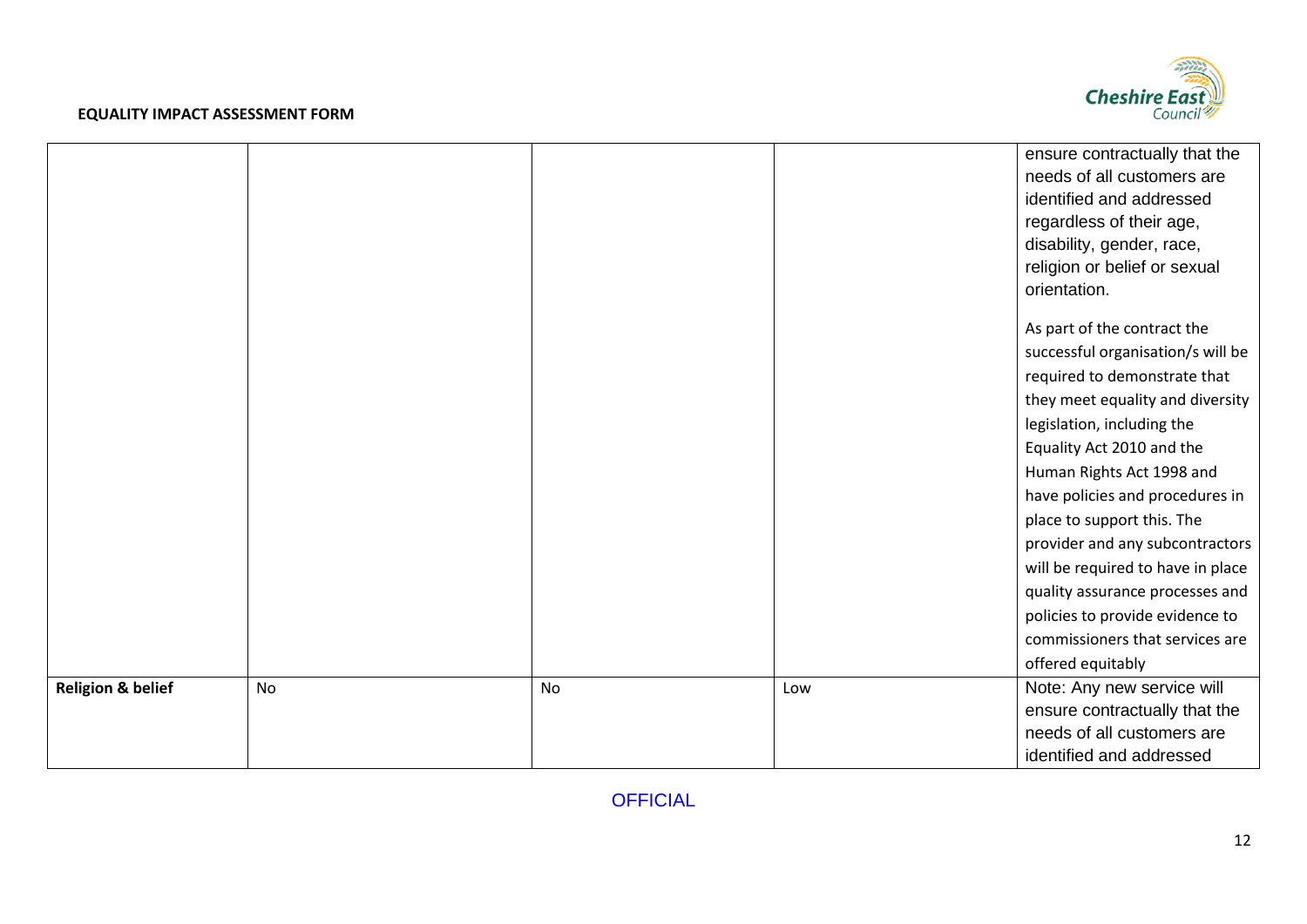

|     |           |    |     | regardless of their age,          |
|-----|-----------|----|-----|-----------------------------------|
|     |           |    |     | disability, gender, race,         |
|     |           |    |     | religion or belief or sexual      |
|     |           |    |     | orientation.                      |
|     |           |    |     |                                   |
|     |           |    |     | As part of the contract the       |
|     |           |    |     | successful organisation/s will be |
|     |           |    |     | required to demonstrate that      |
|     |           |    |     | they meet equality and diversity  |
|     |           |    |     | legislation, including the        |
|     |           |    |     | Equality Act 2010 and the         |
|     |           |    |     | Human Rights Act 1998 and         |
|     |           |    |     | have policies and procedures in   |
|     |           |    |     | place to support this. The        |
|     |           |    |     | provider and any subcontractors   |
|     |           |    |     | will be required to have in place |
|     |           |    |     | quality assurance processes and   |
|     |           |    |     | policies to provide evidence to   |
|     |           |    |     | commissioners that services are   |
|     |           |    |     | offered equitably                 |
| Sex | <b>No</b> | No | Low | Note: Any new service will        |
|     |           |    |     | ensure contractually that the     |
|     |           |    |     | needs of all customers are        |
|     |           |    |     | identified and addressed          |
|     |           |    |     | regardless of their age,          |
|     |           |    |     | disability, gender, race,         |
|     |           |    |     | religion or belief or sexual      |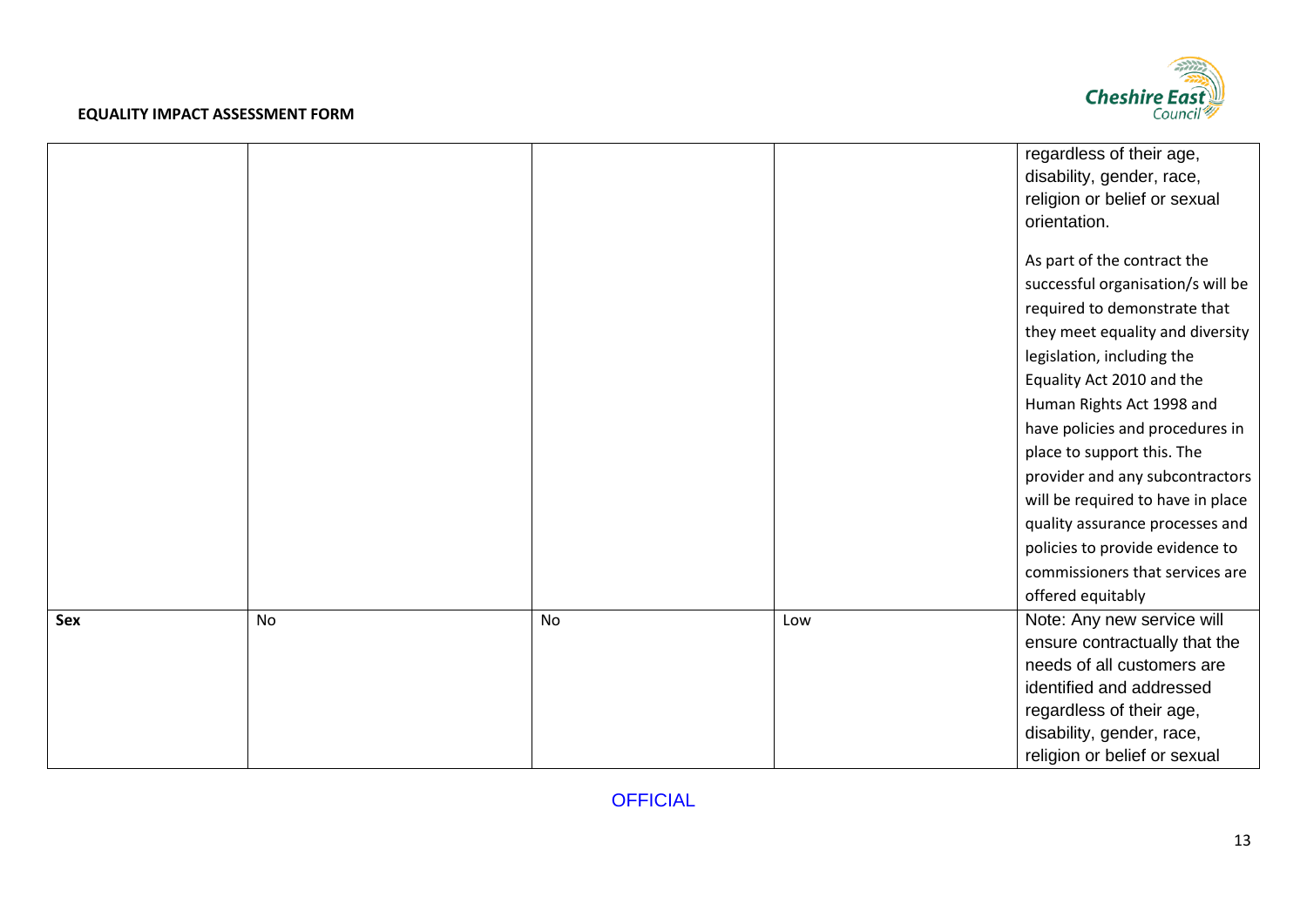

|                           |           |                                                                   |     | orientation.                                                                                                                                                                                                                                                                                                                                                                                                                                |
|---------------------------|-----------|-------------------------------------------------------------------|-----|---------------------------------------------------------------------------------------------------------------------------------------------------------------------------------------------------------------------------------------------------------------------------------------------------------------------------------------------------------------------------------------------------------------------------------------------|
|                           |           |                                                                   |     | As part of the contract the<br>successful organisation/s will be<br>required to demonstrate that<br>they meet equality and diversity<br>legislation, including the<br>Equality Act 2010 and the<br>Human Rights Act 1998 and<br>have policies and procedures in<br>place to support this. The<br>provider and any subcontractors<br>will be required to have in place<br>quality assurance processes and<br>policies to provide evidence to |
|                           |           |                                                                   |     | commissioners that services are                                                                                                                                                                                                                                                                                                                                                                                                             |
| <b>Sexual orientation</b> |           |                                                                   |     | offered equitably                                                                                                                                                                                                                                                                                                                                                                                                                           |
|                           | No        |                                                                   |     |                                                                                                                                                                                                                                                                                                                                                                                                                                             |
|                           |           |                                                                   |     |                                                                                                                                                                                                                                                                                                                                                                                                                                             |
| <b>Carers</b>             | <b>No</b> | Yes. Support to be provided to<br>whole family, including carers. | Low | Note: Any new service will<br>ensure contractually that the<br>needs of all customers are<br>identified and addressed<br>regardless of their age,<br>disability, gender, race,<br>religion or belief or sexual                                                                                                                                                                                                                              |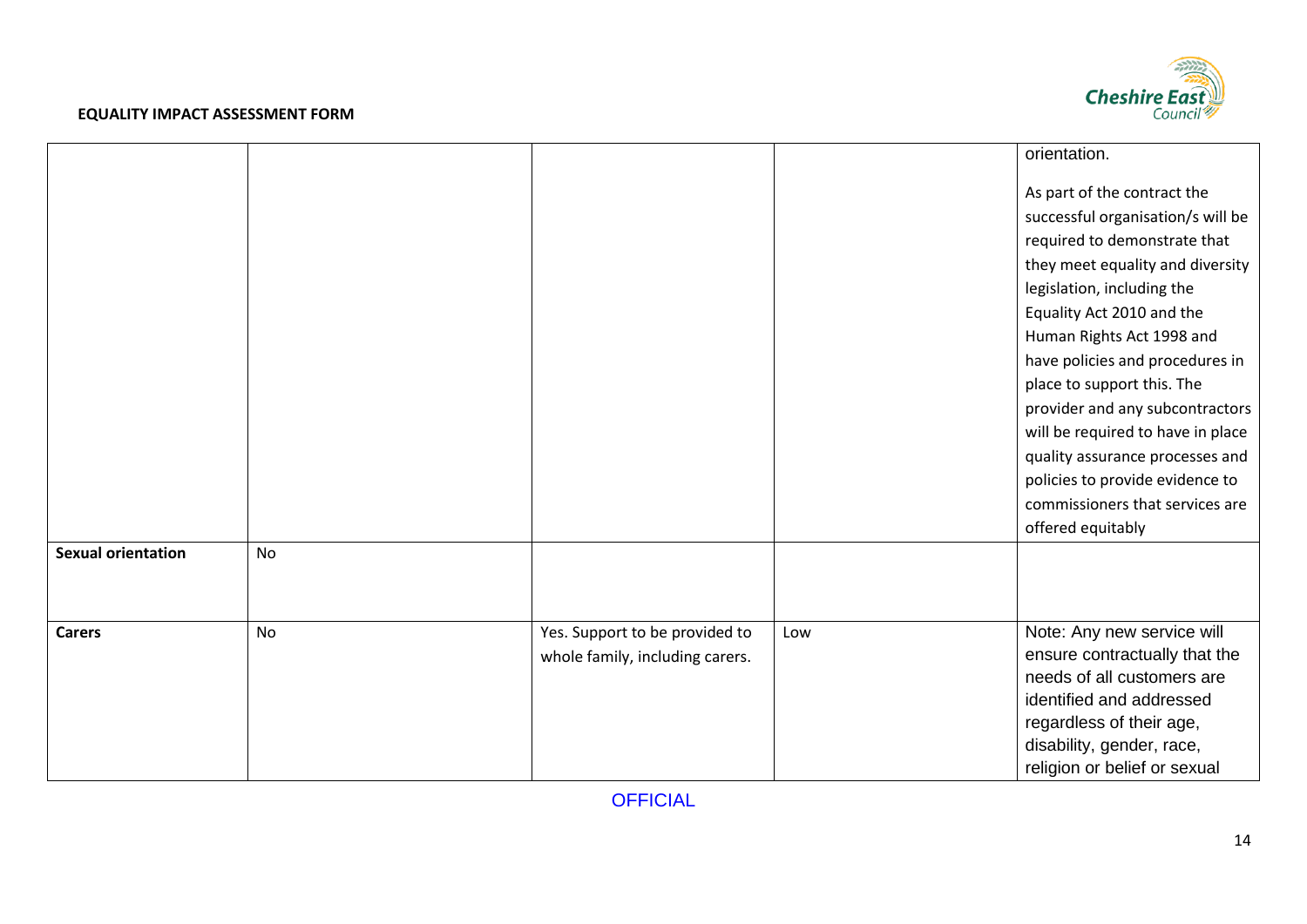

|                 |           |    |     | orientation.                      |
|-----------------|-----------|----|-----|-----------------------------------|
|                 |           |    |     | As part of the contract the       |
|                 |           |    |     | successful organisation/s will be |
|                 |           |    |     | required to demonstrate that      |
|                 |           |    |     | they meet equality and diversity  |
|                 |           |    |     | legislation, including the        |
|                 |           |    |     | Equality Act 2010 and the         |
|                 |           |    |     | Human Rights Act 1998 and         |
|                 |           |    |     | have policies and procedures in   |
|                 |           |    |     | place to support this. The        |
|                 |           |    |     | provider and any subcontractors   |
|                 |           |    |     | will be required to have in place |
|                 |           |    |     | quality assurance processes and   |
|                 |           |    |     | policies to provide evidence to   |
|                 |           |    |     | commissioners that services are   |
|                 |           |    |     | offered equitably                 |
|                 |           |    |     |                                   |
| Socio-economics | <b>No</b> | No | Low | Note: Any new service will        |
|                 |           |    |     | ensure contractually that the     |
|                 |           |    |     | needs of all customers are        |
|                 |           |    |     | identified and addressed          |
|                 |           |    |     | regardless of their age,          |
|                 |           |    |     | disability, gender, race,         |
|                 |           |    |     | religion or belief or sexual      |
|                 |           |    |     | orientation.                      |
|                 |           |    |     |                                   |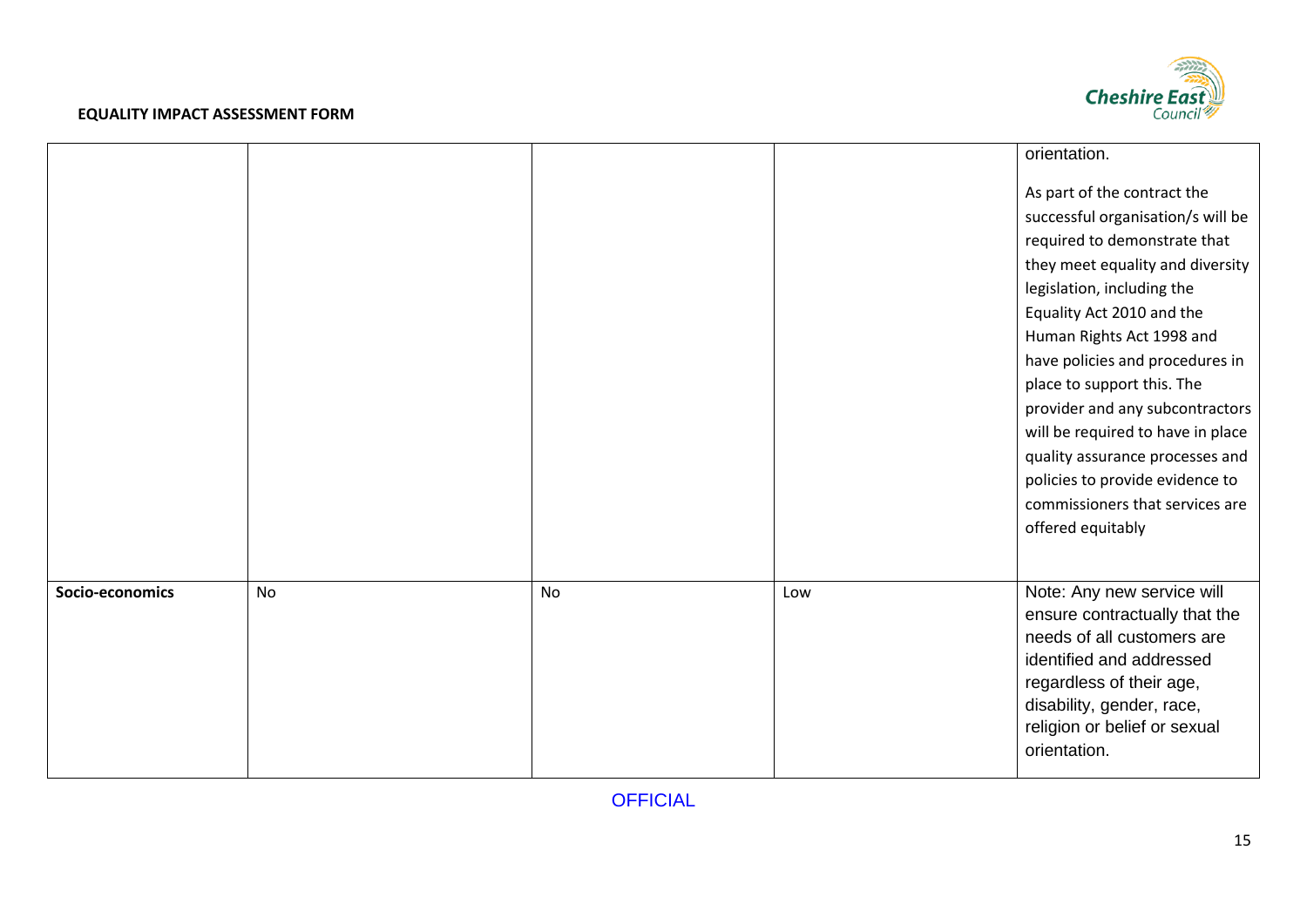

|  |  | As part of the contract the       |
|--|--|-----------------------------------|
|  |  | successful organisation/s will be |
|  |  | required to demonstrate that      |
|  |  | they meet equality and diversity  |
|  |  | legislation, including the        |
|  |  | Equality Act 2010 and the         |
|  |  | Human Rights Act 1998 and         |
|  |  | have policies and procedures in   |
|  |  | place to support this. The        |
|  |  | provider and any subcontractors   |
|  |  | will be required to have in place |
|  |  | quality assurance processes and   |
|  |  | policies to provide evidence to   |
|  |  | commissioners that services are   |
|  |  | offered equitably                 |

**Is this project due to be carried out wholly or partly by contractors? If yes, please indicate how you have ensured that the partner organisation complies with equality legislation (e.g. tendering, awards process, contract, monitoring and performance measures)**

Yes. The contract will be awarded to externally contracted provider(s) through a tender process, which will ensure that providers comply with equality legislation. This will be monitored through the contract management process.

# **Section 4: Review and conclusion**

**Summary: provide a brief overview including impact, changes, improvement, any gaps in evidence and additional data that is needed**